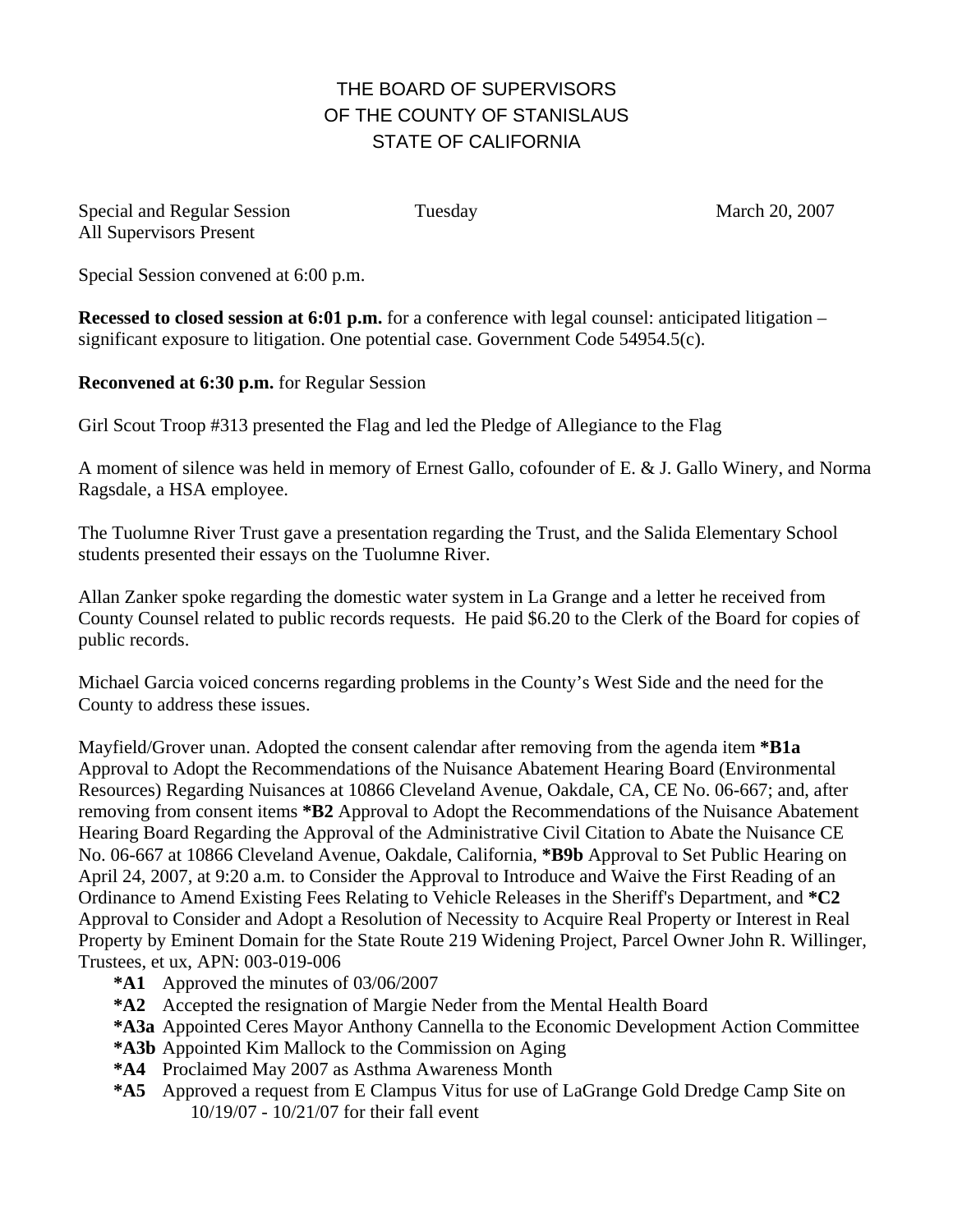- **\*A6** Approved a request from Yahi Bowmen Archery Club for use of Modesto Reservoir Archery Range on various dates in April 2007
- **\*A7** Accepted the Clerk-Recorder's Certified Statement of the results of the Denair Fire Protection District Special Election held Tuesday, 03/06/07
- **\*B1b** Adopted the decision of the Nuisance Abatement Hearing Board regarding nuisances at 119 Rio Grande Avenue, Modesto, CA, CE No. 06-647- DER
- **\*B1c** Adopted the decision of the Nuisance Abatement Hearing Board regarding nuisances at 2331 Maze Boulevard, Modesto, CA, CE No. 06-831- DER
- **\*B1d** Adopted the decision of the Nuisance Abatement Hearing Board regarding nuisances at 3617 Tamarack Avenue, Ceres, CA, CE No. 06-693 - DER
- **\*B1e** Adopted the decision of the Nuisance Abatement Hearing Board regarding nuisances at 136 Sperry Avenue, Patterson, CA, CE No. 06-820 - DER
- **\*B3** Approved the CSA FY 2006/07 agreement with the YMCA of Stanislaus County for Outdoor Education Camperships; and, authorized the Director of CSA, or his Assistant Director Designee, to sign the agreement and any amendments not to exceed the total agreement amount of \$109,000 for the FY 2006/07 - CSA
- **\*B4** Approved an agreement with Prevent Child Abuse California for AmeriCorp services effective 01/01/07 - 12/31/08; and authorized the Director of CSA, or his Assistant Director Designee, to sign the agreement and any amendments not to exceed the contract amount of \$665,236 for the period of 01/01/07 - 12/31/08 - CSA
- **\*B5** Approved contracts with Center for Human Services, Council for the Spanish Speaking, Moss Beach Homes, Inc., and Oak Valley Hospital District for Outreach Services at the Family Resource Centers for the period of 03/01/07 - 05/31/07; and, authorized the Director of CSA, or his Designee, to sign the agreements and any amendments, not to exceed the agreement amounts - CSA
- **\*B6** Approved an agreement between the HSA and the Office of Statewide Health Planning and Development to receive Physician Training Funds under the Song-Brown Family Physician Training Act; and, authorized the HSA Managing Director, or her Designee, to sign the agreement - HSA
- **\*B7** Authorized the appointment of Dana McGarry to the position of Senior Planner above the midpoint of Salary Band C (\$76,960 annually) - Planning
- **\*B8** Approved the increase of every fine, penalty or forfeiture imposed and collected by the Courts in accordance with Government Code §76000.5 for Uncompensated Emergency Medical Services; authorized the HSA staff to work with the Clerk of the Superior Court and the County Treasurer-Tax Collector to implement this penalty assessment increase; and, directed the Clerk of the Board to transmit, on the next business day following the adoption of the resolution, a copy of the resolution to the Clerk of the Superior Court - HSA
- **\*B9a** Set a public hearing on 04/24/07, at 9:20 a.m., to introduce and waive the first reading of an ordinance to amend existing fees for the Coroner's Office - Sheriff
- **\*B9c** Set a public hearing on 04/24/07, at 9:20 a.m., to introduce and waive the first reading of an ordinance to establish fees for the Jail Alternatives Program - Sheriff
- **\*10a** Set a public hearing on 04/24/07, at 9:25 a.m., to introduce and waive the first reading of an ordinance to establish fees relating to the areas of agricultural registration and notification and vertebrate pest control - Agriculture Commissioner
- **\*10b** Set a public hearing on 04/24/07, at 9:25 a.m., to introduce and waive the first reading of an ordinance adding and increasing various existing fees for the Department of Agriculture and Weights and Measures
- **\*10c** Set a public hearing on 04/24/07, at 9:25 a.m., to introduce and waive the first reading of an ordinance to amend §9.82 of the Stanislaus County Code based on commercial and noncommercial device testing fees - Agriculture Commissioner